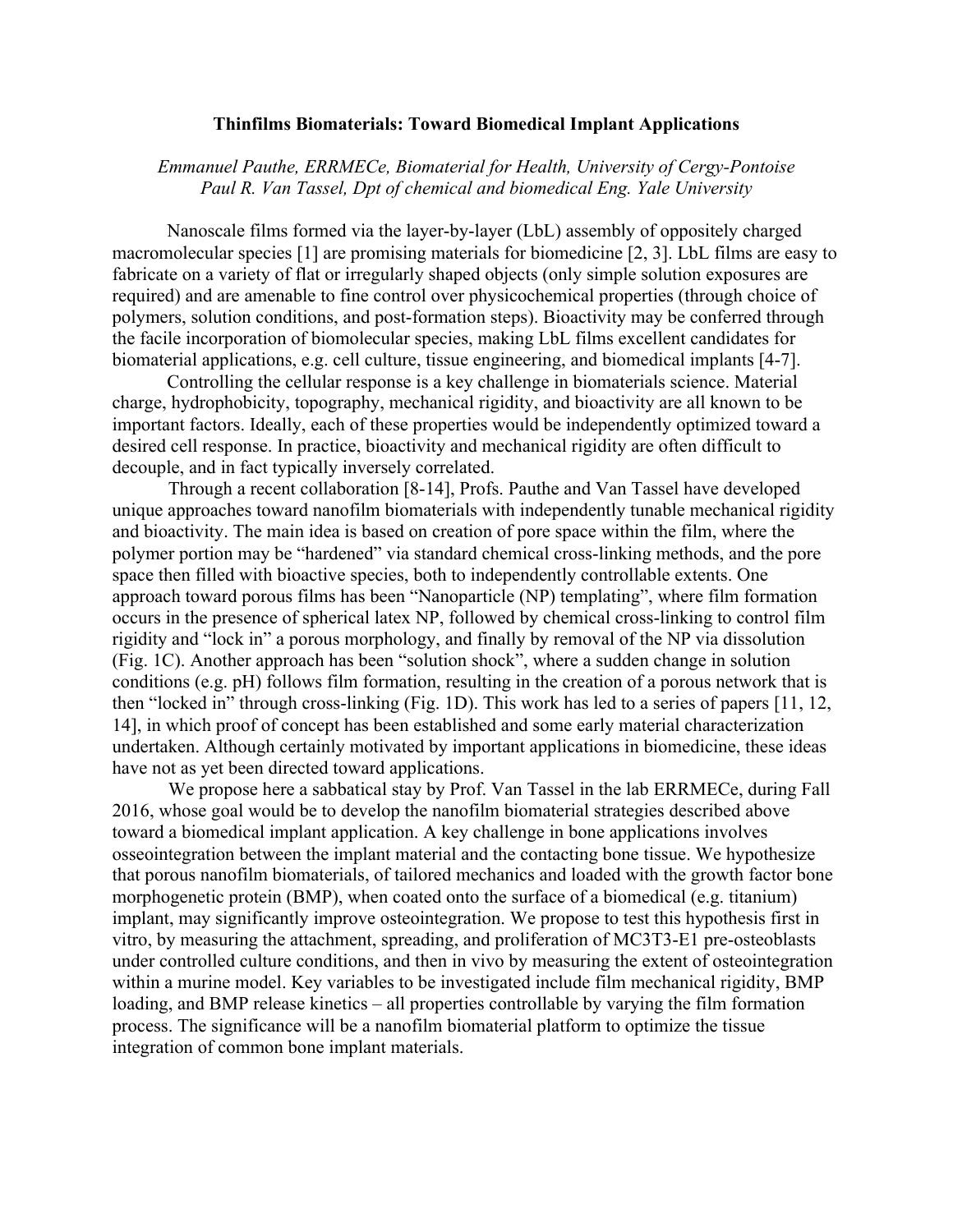

Figure 1: A) Bioactive species within an LbL film (left) may interact with contacting cells either through intra-film diffusion or film degradation. Chemical cross-linking (right), while increasing mechanical rigidity, acts to suppress bioactive species diffusion and film degradation, and so also generally suppresses bioactivity. B) A chemically cross-linked LbL film may be bioactivated via adsorption of biomolecules. However, cross-links diminish film permeability, limiting biomolecular adsorption to the film's surface region. In both A) and B), film rigidity is inversely coupled to bioactivity. C) Nanoparticle (NP) templating strategy, where following layer-by-layer assembly of charged polymers and NP, films are first cross-linked and then the NP are removed by dissolution. Bioactive species may then be loaded within the film by passive adsorption. D) Solution shock strategy, where following layer-by-layer assembly of charged polymers, solution conditions are abruptly changed (e.g. pH), resulting in a partial spinodal decomposition and a porous film. The film is then cross-linked to lock in the porous structure, and bioactive species adsorb upon solution exposure. (Cross-links are amide bonds between free amines and carboxyl groups, and so involve no additional chemical groups being added to the film. The layered structure of the films is exaggerated; in fact, considerable interpenetration among the polymer layers occurs [15, 16].)

## References:

- 1. Decher, G., Fuzzy nanoassemblies: Toward layered polymeric multicomposites. Science, 1997. 277(5330): p. 1232-1237.
- 2. Hammond, P.T., Form and function in multilayer assembly: New applications at the nanoscale. Advanced Materials, 2004. 16(15): p. 1271-1293.
- 3. Hammond, P.T., Engineering Materials Layer-by-Layer: Challenges and Opportunities in Multilayer Assembly. AIChE Journal, 2011. 57(11): p. 2928-2940.